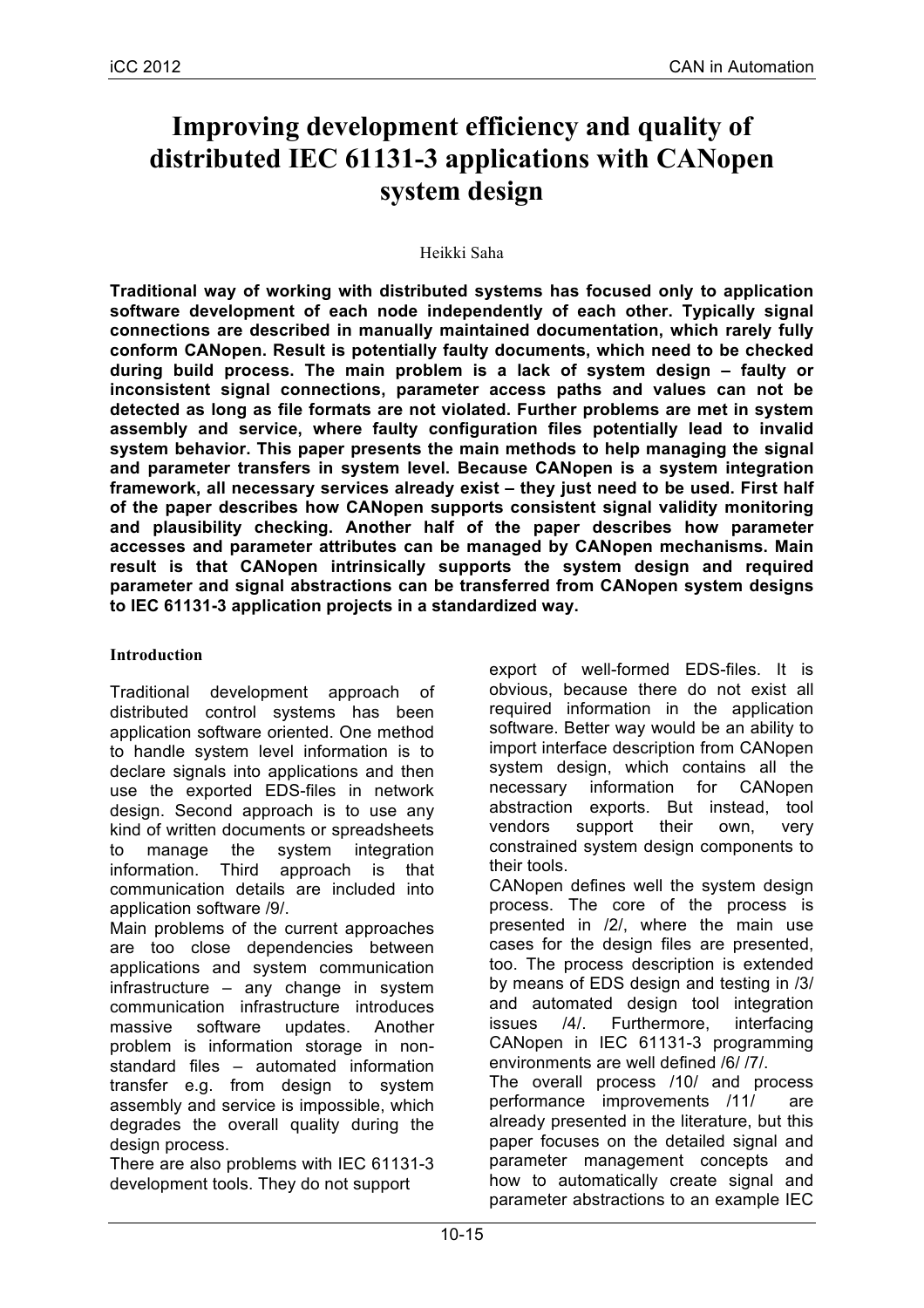61131-3 programming environment. Signal management is presented first and then parameter management. Both sections follow the same basic structure definition, connection management, getting information into use and using it. Local and remote parameter exports are covered in their own sections.

# **Signal definitions**

Signals connect system components or subsystems together and are defined based on system specification. Because signals are integrating components to system, they shall be systematically managed. Unmanaged system integration interfaces lead to serious inconsistency problems.

**[A640sub7] ParameterName=SysPressure ObjectType=0x7 DataType=0x0004 AccessType=rww DefaultValue=0 LowLimit=0 HighLimit=2500 PDOMapping=1**

Figure 1: Declaration of a signal in a consumer EDS- or DCF-file

**[9130sub1] ParameterName=Pressure Value 32-bit ObjectType=0x7 DataType=0x0004 AccessType=rwr DefaultValue=0 PDOMapping=1 Denotation=SysPressure**

Figure 2: Declaration of a signal in a producer EDS- or DCF-file

Focus shall be in the EDS-files of the application processing platforms, where application names can be derived to the DCF-files of sensors, actuators and I/Odevices. In addition to the signal name and type, additional attributes – such as access type, minimum, maximum and default value – are needed. Signals shall always be mappable to/from PDOs. Signal definitions included in EDS- and DCF-files, which are used for system integration management. An example of consumer side signal description for PLC is presented in Figure 1. Producer side description of standard CANopen pressure transmitter is presented in Figure 2.

*Denotation* always overrides *ParameterName*, which enables flexible naming /2/. Most system design tools in the market just modify *ParameterName* of signal object instead of utilizing *Denotation*, which is used in the example to clarify the difference between default and application specific signal names. It is important to use the application specific names in the producer side, because producer side names are used in the communication databases.

## **Signal connections**

Signal connections in CANopen networks are defined via PDO mapping and communication parameters /1/. Because multiple devices can consume signals produced by a single node, emphasis shall be in the producer side to avoid system inconsistency. Connection information is inserted during network design and only invalid connection definitions can be automatically detected, not wrong or missing connections. Example of valid signal connection is presented by Figure 3 and Figure 4.

```
[1800]
```

```
ParameterName=TPDO Communication Parameter
[1800sub1]
ParameterValue=0x191
```

```
[1A00]
ParameterName=TPDO Mapping Parameter
[1A00sub0]
ParameterValue=0x1
[1A00sub1]
ParameterValue=0x91300120
```
Figure 3: Simplified TPDO parameters in the producer's DCF-file

**[1400] ParameterName=RPDO Communication Parameter [1400sub1] ParameterValue=0x191**

```
[1600]
ParameterName=RPDO Mapping Parameter
[1600sub0]
ParameterValue=0x1
[1600sub1]
ParameterValue=0xA6400720
```
Figure 4: Simplified RPDO parameters in the consumer's DCF-file

CANopen signal transfers include intrinsic message length check provided by RPDOmapping mechanism and an optional message cycle time monitoring can also be supported /1/. Additionally, heartbeat consumer can be used for coarser validity monitoring of incoming signals.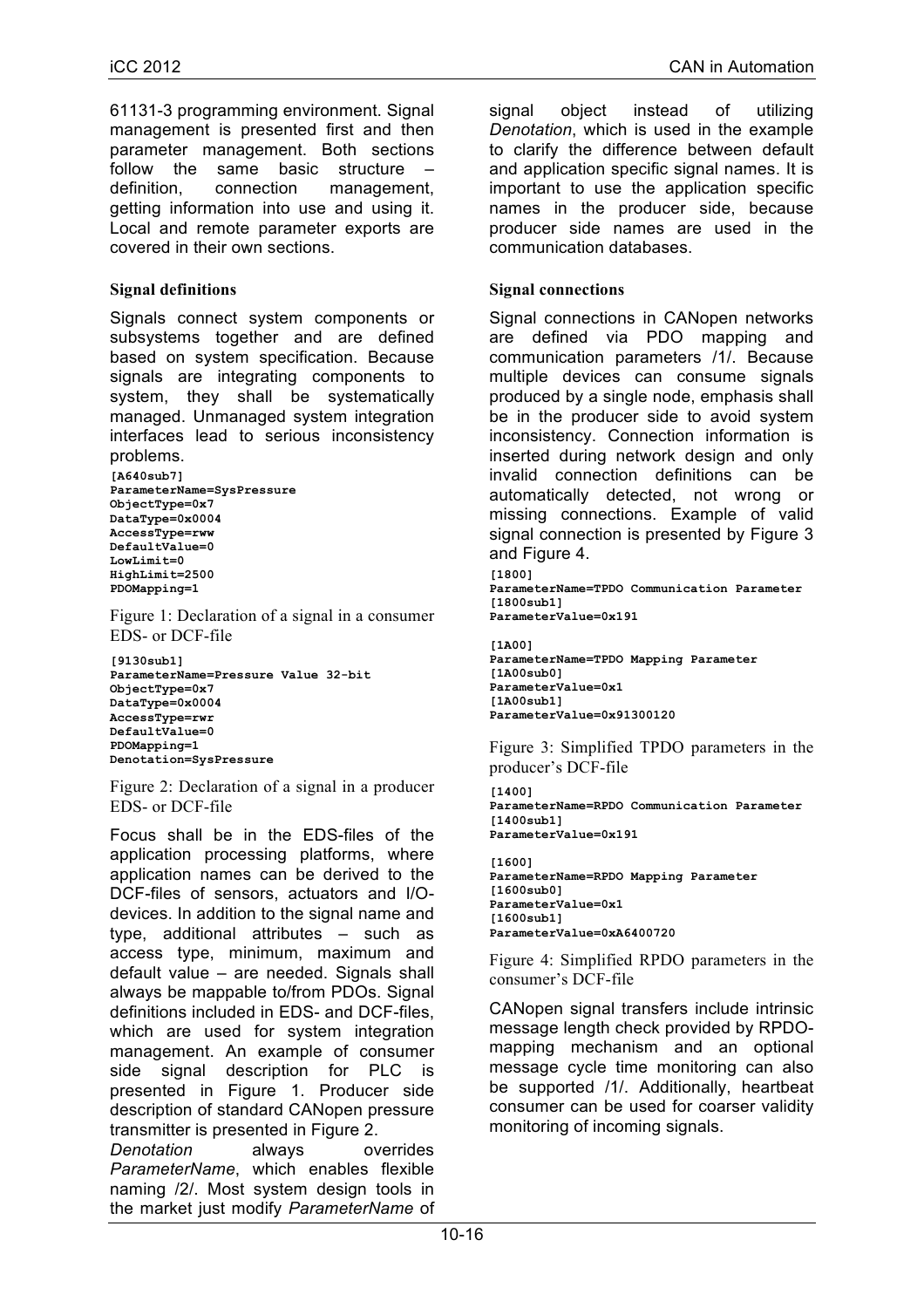### **Signal abstraction export**

It is most logical to manage the signals in CANopen system design, because it is the system integration framework. Signal variable declarations and attribute definitions can be exported to the software project. Variables and attribute definitions need to be defined separately, because absolute addressing can not be used for structure members. Signals with attributes are read from the DCF-file of the PLC. An example export of the pressure signal is presented in Figure 5.

```
VAR_GLOBAL
   SysPressure AT %MD262: DINT := 0;
   dSysPressure: dtDINT := (
     ParName := 'SysPressure', Unit := '',
     DefVal := 0, MinVal := 0,
     MaxVal := 2500, Status := 0);
END_VAR
```
Figure 5: Declaration of a signal in PLCapplication

Signal monitoring information can be collected from RPDO timeout monitoring – if supported – and heartbeat consumer of the signal producer. In the example in Figure 6 the producer node-ID is 17.

```
FUNCTION PdoMon : BOOL
VAR_INPUT
  Dummy: BYTE;
END_VAR
   dSysPressure.Status:=
     UpdPdoSt(dSysPressure.Status,
     NmtSts[17]);
   PdoMon := TRUE;
END_FUNCTION
```
Figure 6: Automatically generated input signal validity monitoring function supporting heartbeat consumer only

To be able to automatically retrieve system level information, there shall be a standardized method to store the system structure. Node list file is used as a project table of contents, listing the DCF-files of the system components. Example standard node list file is presented in Figure 7. Due to the tools used in the evaluation, comparable tool vendor specific format presented in Figure 8 had to be used. The information content is fortunately equal.

**[Topology] Node2DCFName=D002.DCF**

**: Node17DCFName=D0017.DCF**

Figure 7: Example of CANopen-conformant *nodelist.cpj* file /4/

| [Nodes]                               |  |  |
|---------------------------------------|--|--|
| 2=C:\Documents and Settings\\D002.DCF |  |  |

**: 17=C:\Documents and Settings\...\D017.DCF**

Figure 8: Example of proprietary *nodelist.pco* file used in the experiments

## **Using signals with attributes**

Signal description with attributes can be exported from CANopen system design to the SW project, but where do we need such information? The main goal is to enable re-usable SW by excluding all system dependent information from the application behavior and offer it separately. Signal attributes may be used for various purposes, but an example of one common purpose is presented in Figure 9. Normal application processing takes place only if the input signal is valid and signal value within the defined range. Default signal value is used if up-to-date value is not available.

```
IF dSysPressure.Status = 0 THEN
   IF (SysPressure > dSysPressure.MaxVal) OR
      (SysPressure < dSysPressure.MinVal)
   THEN
     (* Out-of-range processing *)
     :
   ELSE
     (* Normal processing *)
 :
 END_IF;
ELSE
   (* Not-up-to-date processing *)
   SysPressure := dSysPressure.DefVal;
 :
END_IF;
```
Figure 9: An example program utilizing signal attributes in PLC

## **Parameter definitions**

Parameters are defined locally for each node in their EDS-files. Each parameter has same set of attributes than signals, defined also in the EDS-file. Target position specific values are assigned in the system design phase and they are available only in the DCF-files. Example parameter definitions are presented in Figure 10, where several details need special attention.

If a parameter value can be modified, its access type shall be of course read-write (RW). All parameters, which can be modified, shall be systematically managed and derived from the system requirements. But, if the parameter is used for indication only, it shall be defined as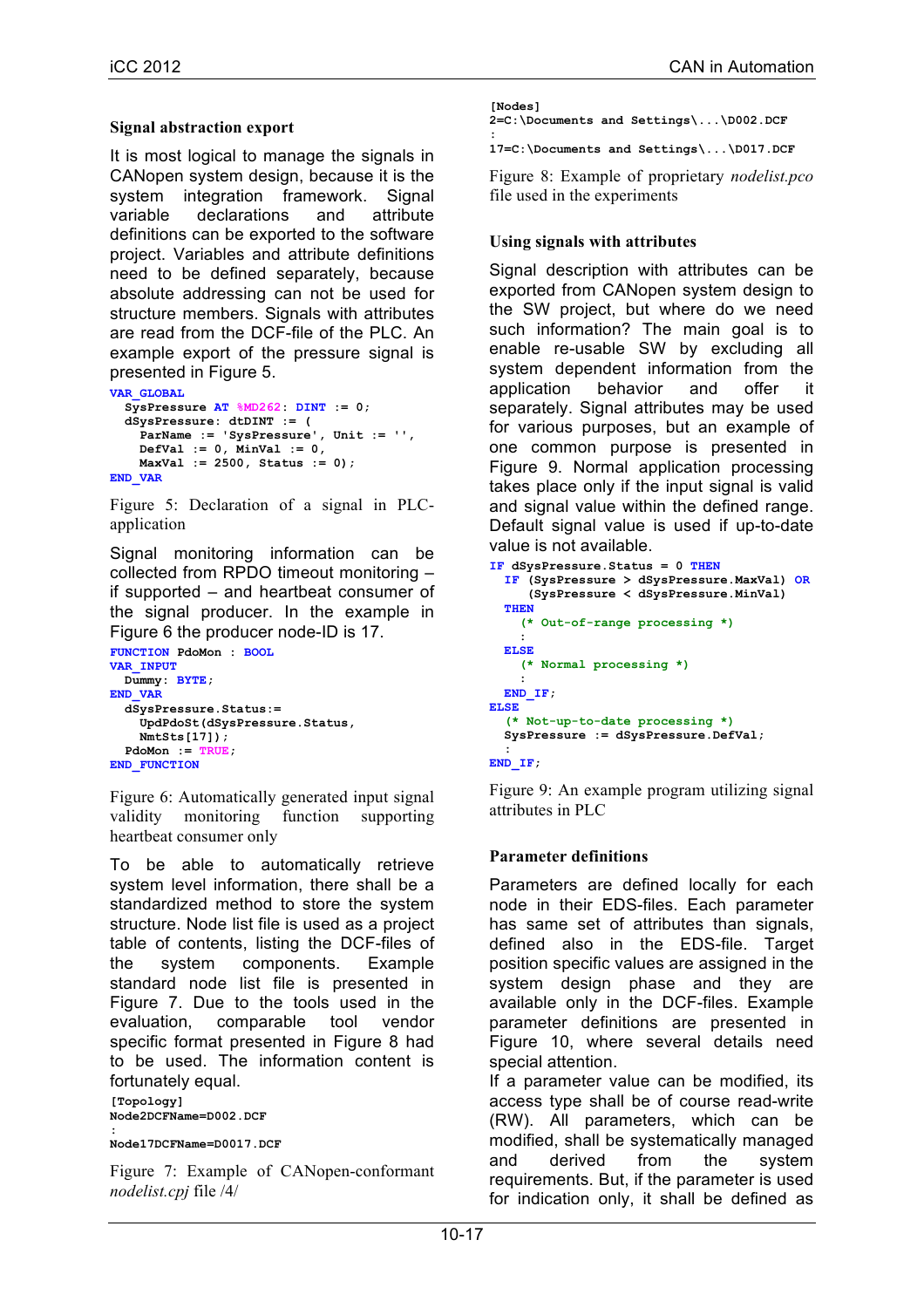read-only (RO). More freedom can be allowed for status indication parameters. Special attention shall be put on minimum, maximum and default value attributes, because they are used also by clients. PDO-mapping attribute is used for determining parameter kind. Parameters are set to volatile by setting attribute *Mappable* to 1 and remanent by setting attribute *Mappable* to 0. The use this attribute is safe, because it does not violate CANopen and it is supported by existing CANopen system design tools.

```
[2100]
ParameterName=AppParam0
ObjectType=0x7
DataType=0x0005
AccessType=rw
DefaultValue=10
LowLimit=5
HighLimit=200
PDOMapping=0
```
**[2200] ParameterName=StatusOut0 ObjectType=0x7 DataType=0x0005 AccessType=ro DefaultValue=0 LowLimit=0 HighLimit=255 PDOMapping=1**

Figure 10: Declaration of a remanent and volatile parameter in EDS- or DCF-file

# **Publishing parameters to clients**

Remote parameter access path definitions are not directly defined by CANopen, but additional attributes can be added for each object in the EDS- and DCF-files /2/. According to the example in Figure 11, access path is defined by attribute *ClientX*. To enable multiple client definitions, an index *X* starting from 0 is included to the attribute name. The attribute value is directly the client node-ID.

Names of published parameters are combination of *NodeName* and *ParameterName* to prevent conflicts with local names. The naming convention introduces one major challenge – how to modify the names so, that they do not contain invalid characters and too many characters. Typical constraint of IEC 61131-3 variable names is maximum of 32 significant characters. Standard attribute *Denotation* can again be used for holding a shortened name for parameter. System designer has to give the short name as part of the parameter publishing action. If

#### *Denotation* is not defined, *ParameterName* can be used instead.

**[2100] ParameterName=ApplicationParameter0 ObjectType=0x7 DataType=0x0005 AccessType=rw DefaultValue=10 LowLimit=5 HighLimit=200 PDOMapping=0 Client0=2 Denotation=AppParam0 [2200] ParameterName=StatusOut0 ObjectType=0x7 DataType=0x0005 AccessType=ro DefaultValue=0 LowLimit=0**

**HighLimit=255 PDOMapping=1 Client0=2 Denotation=StatOut0**

Figure 11: An example of parameters published for client with node-ID 2

As defined earlier, node list file is used as a project table of contents, listing the DCF files of the system components. Remote parameters are collected from all the DCFfiles, except the target device's own DCF.

# **Local parameter abstraction export**

Local parameter variable definitions can be exported directly from the local EDS- or DCF-file.

```
VAR_GLOBAL RETAIN
  AppParam0: BYTE := 0;
END_VAR
VAR_GLOBAL
   StatusOut0: BYTE := 0;
   dAppParam0: dtBYTE := (
    ParName := 'AppParam0', Unit := '',
     DefVal := 10, MinVal := 5,
     MaxVal := 200, Status := 0);
   dStatusOut0: dtBYTE := (
     ParName := 'StatusOut0', Unit := '',
     DefVal := 0, MinVal := 0,
     MaxVal := 255, Status := 0);
END_VAR
```
Figure 12: Declaration of remanent and volatile parameters in PLC-application

Local parameter variables are defined equally with the signal variables, except there is no absolute address defined. Also attributes are defined equally, as presented in Figure 12.

## **Remote parameter abstraction export**

Local parameter objects are handled as signals – they are variables linked into the object dictionary. According to the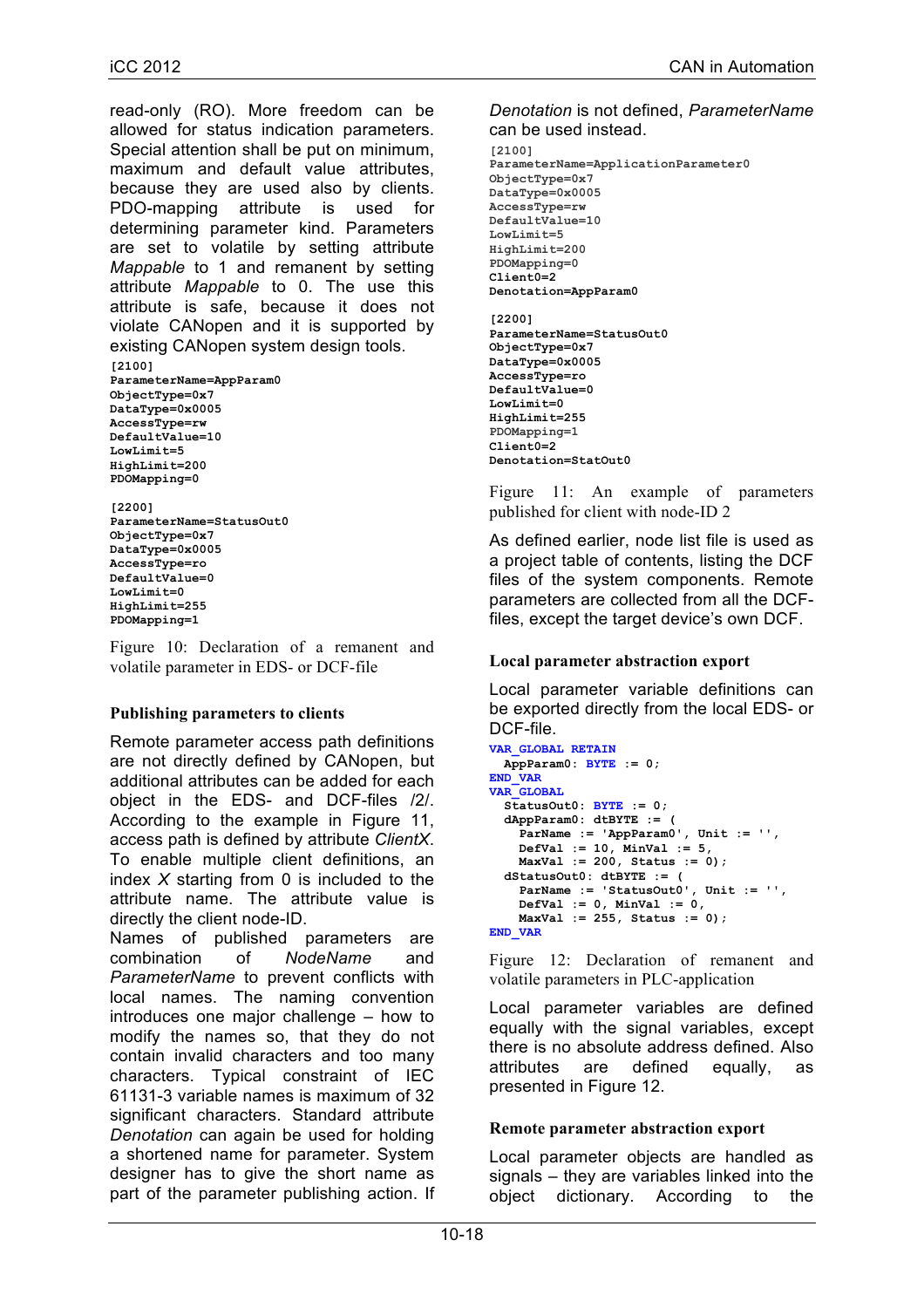example in Figure 13, remote variables are represented as arrays of structures, containing access- and other attributes and placeholder for value.

Each data type has its own array to enable efficient reading and writing in sequences. *AccTyp* attribute supports accessing in sequences, because value 0 indicates that the parameter can not be written. Application names are defined as separate constants, by which the arrays can be indexed.

```
VAR_GLOBAL
```

```
 (* Remote byte definitions *)
   ReBytes: ARRAY[0..1] OF ReByte := 
    (NetId := 0, SdoNum := 3,
     OdIdx := 16#2100, OdSub := 16#0,
     ParName := 'APP_PLC_AppParam0',
     Unit := '-', DefVal := 10,
     MinVal := 5, MaxVal := 200,
     Value := 0, AccTyp := 1 ),
    (NetId := 0, SdoNum := 3,
     OdIdx := 16#2200, OdSub := 16#0,
     ParName := 'APP_PLC_StatusOut0',
     Unit := '-', DefVal := 0,
     MinVal := 0, MaxVal := 255,
    Value := 0, AccType := 0 );
   (* Remote byte enumerations *)
  APP_PLC_AppParam0: BYTE := 0;
  APP_PLC_StatusOut0: BYTE := 1;
END_VAR
```
Figure 13: An example of published parameter in the client PLC application

## **Accessing remote parameters**

IEC 61131-3 function blocks for SDO upand downloads are standardized /6/. While there are some deviations in the CANopen libraries, minor deviations do not matter, because same information is required for the accesses. An example of parameter value read is presented in Figure 14 and of parameter write in Figure 16.

Remote parameter value reads and writes shall always be triggered by application to prevent risk to break the communication schedule by unintentional accesses. A prerequisite is of course thoroughly made scheduling of the communication. Automatic background accesses may sound attractive, but the use of such prevents the applications to ensure the safe operation during the remote parameter accesses.

```
SDOinst(
   Handle :=
     ReBytes[APP_PLC_AppParam0].SdoNum,
   Index := 
ReBytes[APP_PLC_AppParam0].OdIdx,
   SubIndex :=
     ReBytes[APP_PLC_AppParam0].OdSub,
  Length := 4,
   DataPtr :=
```

```
 ADR(ReBytes[APP_PLC_AppParam0].Value),
Start := WORD_TO_BYTE(SDO_READ));
```
Figure 14: An example program for parameter value read in client PLC

```
SDOinst(
  Handle :=
     ReBytes[APP_PLC_AppParam0].SdoNum,
   Index := 
ReBytes[APP_PLC_AppParam0].OdIdx,
   SubIndex :=
    ReBytes[APP_PLC_AppParam0].OdSub,
  Length := 4,
   DataPtr :=
     ADR(ReBytes[APP_PLC_AppParam0].Value),
  Start := WORK TO BYTE(SDO WRITE));
```
Figure 15: An example program for parameter value write in client PLC

## **Using remote parameters with attributes**

Local parameters are just global variables with separate attribute structures. CANopen stacks of PLCs do not necessarily support range checking for parameter object values. Parameter values can be limited within the defined ranges e.g. by application according to the example in Figure 16.

```
IF (AppParam0 > dAppParam0.MaxVal) THEN
  AppParam0 := dAppParam0.MaxVal;
END_IF;
IF (AppParam0 < dAppParam0.MinVal)
  AppParam0 := dAppParam0.MinVal;
END_IF;
(* Normal processing *)
:
```
Figure 16: An example PLC program using local parameter with its attributes

```
ReBytes[APP_PLC_AppParam0.Value :=
   ReBytes[APP_PLC_AppParam0].DefVal;
```
Figure 17: An example program setting remote parameter value to its default in client PLC

Remote parameter values can be used similarly. After intentional read, parameter values can be accessed locally in the client and finally intentionally written back if required. An example how client can restore default value for a single parameter is presented in Figure 17. Figure 18 presents range-sensitive parameter value increment as another example.

```
IF ParamIncrease = 1 THEN
  IF (ReBytes[APP_PLC_AppParam0.Value] <
     ReBytes[APP_PLC_AppParam0].MaxVal)
  THEN
    ReBytes[APP_PLC_AppParam0.Value :=
      ReBytes[APP_PLC_AppParam0].Value + 1;
  ELSE
    ReBytes[APP_PLC_AppParam0.Value :=
      ReBytes[APP_PLC_AppParam0].MinVal;
```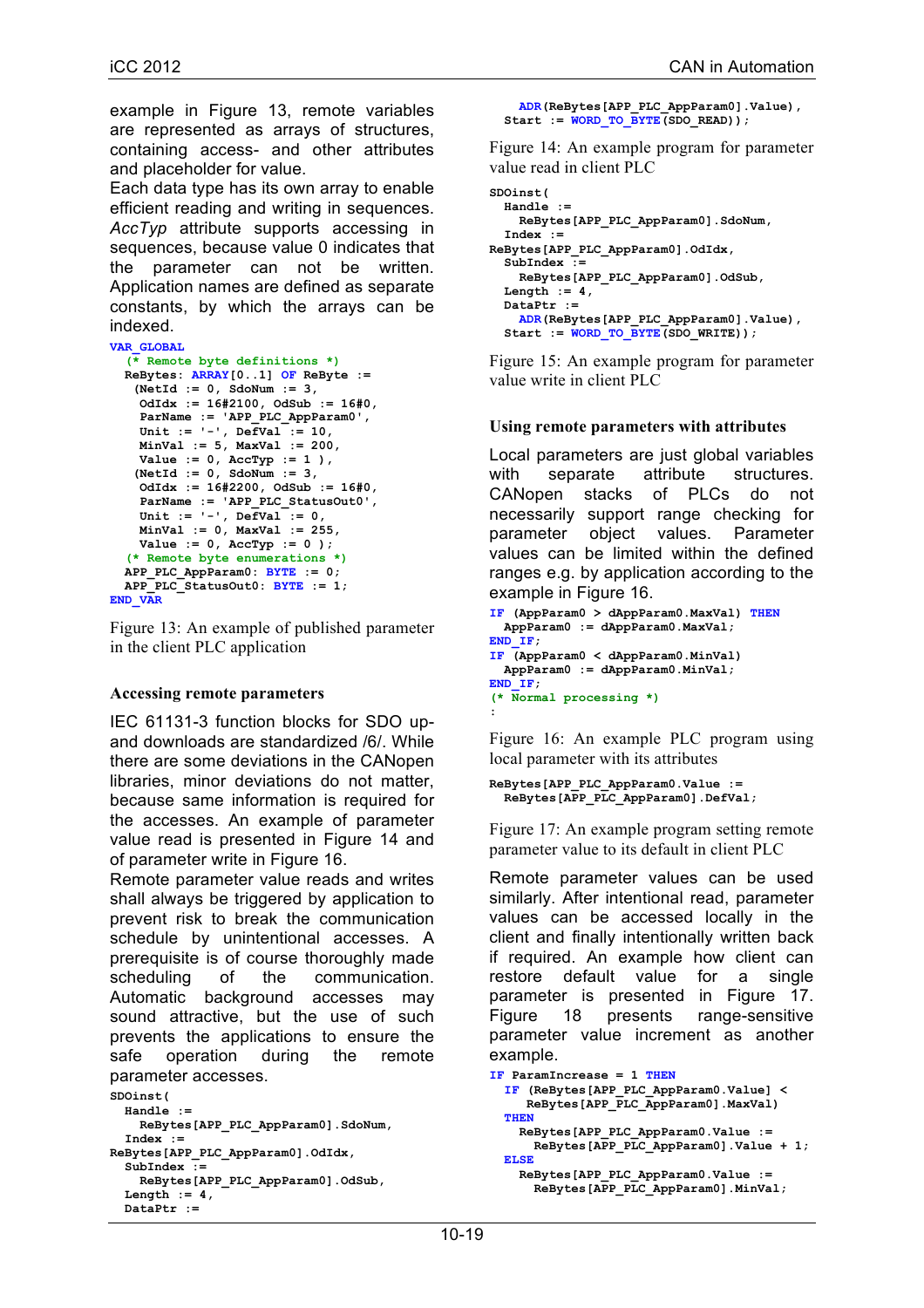#### **END\_IF; END\_IF;**

Figure 18: An example program modifying value of a remote parameter by utilizing its attributes in client PLC

# **Putting all together**

NMT-master and membership monitoring are proven mechanisms, which are presented earlier in literature /10/. Even if NMT-master is implemented as a part of the application, configuration can be automatically exported from CANopen system design. Exported node names enable e.g. the use of generic membership monitoring GUI components.

Signal management presented in this paper follows CANopen and is simple but efficient. Moreover, heartbeat consumer based signal validation was implemented, for which configuration was automatically exported from system design. If PDO monitoring were supported, it can be used as a supporting signal validation. Validation mechanisms provide increased dependability and improve the overall safety without additional safety services.

Parameter management presented in this paper provides extremely efficient mechanisms for parameter management in distributed systems. Main improvement comes from significantly reduced number of errors provided by automated remote parameter attribute management.

The only missing feature is management of emergency error codes (EEC). The reason is simple – there is not such a mechanism defined for EDS- and DCFfiles /2/. EEC decoding details will be included into XDD- and XCD-files /5/ and the corresponding management is presented in the future.

In addition to the improved design process performance, proposed mechanisms improve overall dependability. Table 1 lists commonly accepted failure categories /12/ and protection mechanisms provided by CANopen. Mechanisms included the work presented by this paper have positive influence on the underlined categories.

Table 1: Typical communication failure categories and protection mechanisms supported by presented CANopen cocepts

| <b>Threat</b> | <b>CANopen protection mechanism(s)</b>     |
|---------------|--------------------------------------------|
| Repetition    | Managed communication parameters,          |
|               | such as event- and inhibit-times           |
| Deletion      | Heartbeat producer and consumer            |
|               | Signal monitoring with RPDO timeout        |
|               | monitoring                                 |
|               | Synchronous PDO transmission               |
|               | monitoring                                 |
|               | SDO timeout monitoring                     |
| Insertion     | Detection of reserved CAN-IDs of           |
|               | each device                                |
|               | Request-reply protocols, such as SDO       |
|               | and LSS                                    |
|               | NMT state-machine                          |
|               | Device state-machines                      |
| Incorrect     | Request-reply protocols, such as SDO       |
| sequence      | and LSS                                    |
|               | NMT state-machine<br>Device state-machines |
|               | CAN error detection mechanisms             |
| Corruption    |                                            |
|               | Request-reply protocols                    |
|               | NMT state-machine                          |
|               | Device state-machines                      |
|               | Signal plausibility checking               |
| Timing error  | See repetition, deletion and insertion     |
| Masquerade    | CAN error detection mechanisms             |
|               | DLC monitoring of protocols                |
| Inconsistency | NMT state-machine                          |
|               | Device state-machines                      |

# **Concluding remarks**

Main result was that CANopen significantly boosts the development of distributed systems and deviations from any related standards are not required, as commonly stated in the industry.

It was positive surprise, how small impact was caused by proprietary SDO function blocks and proprietary node list file. Main reason for good usability was that the function blocks used mainly same information in and out and node list file contained paths to the DCF-files, independently of the format.

All object attributes supported by current EDS- and DCF-files are required in the system development. Some more attributes – such as unit, scaling, signal enumeration, boolean signal groups – will be needed in the future together with EEC decoding details to improve the system design further.

Current EDS- and DCF-files will be superseded by XML-format XDD- and XDC-files in the near future. The transition is important, because previously